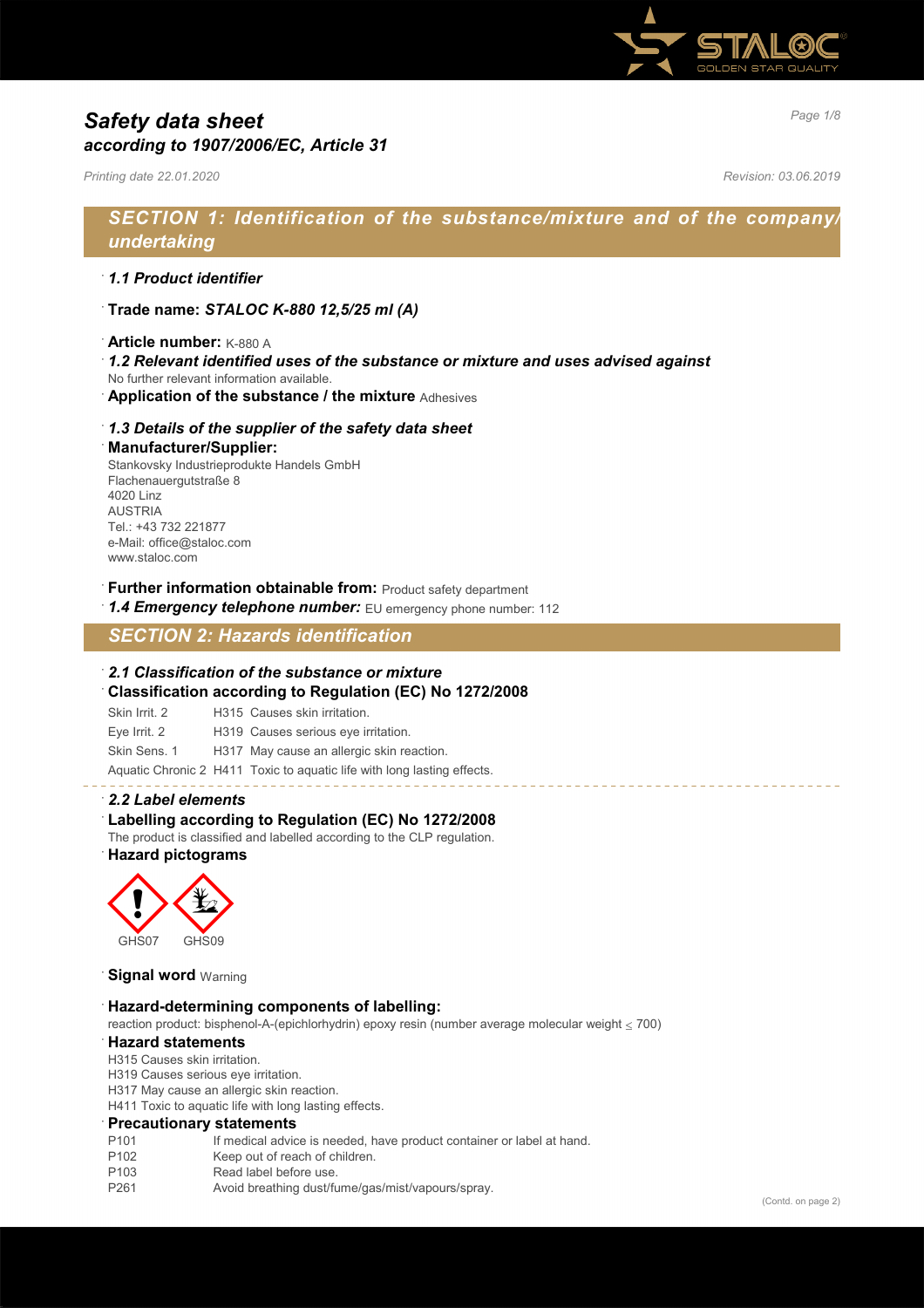

# *Page 2/8 Safety data sheet according to 1907/2006/EC, Article 31*

*Printing date 22.01.2020 Revision: 03.06.2019*

*Trade name: STALOC K-880 12,5/25 ml (A)*

(Contd. of page 1) P273 Avoid release to the environment. P280 Wear protective gloves / eye protection / face protection. P305+P351+P338 IF IN EYES: Rinse cautiously with water for several minutes. Remove contact lenses, if present and easy to do. Continue rinsing. P333+P313 If skin irritation or rash occurs: Get medical advice/attention.<br>P501 Dispose of contents/container in accordance with local/regio Dispose of contents/container in accordance with local/regional/national/international regulations. · *2.3 Other hazards*

### · **Results of PBT and vPvB assessment**

**PBT:** Not applicable.

· **vPvB:** Not applicable.

## *SECTION 3: Composition/information on ingredients*

#### · *3.2 Chemical characterisation: Mixtures*

**Description:** Mixture of substances listed below with nonhazardous additions.

| Dangerous components:                           |                                                                                                                                                                                                                                         |            |
|-------------------------------------------------|-----------------------------------------------------------------------------------------------------------------------------------------------------------------------------------------------------------------------------------------|------------|
| CAS: 25068-38-6                                 | reaction product: bisphenol-A-(epichlorhydrin) epoxy resin (number average molecular > > 50-≤100%                                                                                                                                       |            |
| NLP: 500-033-5                                  | weight $<$ 700)                                                                                                                                                                                                                         |            |
|                                                 | Index number: 603-074-00-8 $\bigotimes$ Aquatic Chronic 2, H411; $\bigotimes$ Skin Irrit. 2, H315; Eye Irrit. 2, H319; Skin Sens. 1, H317<br>Specific concentration limits: Eye Irrit. 2; H319: C ≥ 5 %<br>Skin Irrit. 2; H315: C ≥ 5 % |            |
| CAS: 7429-90-5                                  | aluminium powder (stabilised)                                                                                                                                                                                                           | $>10-≤25%$ |
| EINECS: 231-072-3<br>Index number: 013-002-00-1 |                                                                                                                                                                                                                                         |            |

Additional information: For the wording of the listed hazard phrases refer to section 16.

## *SECTION 4: First aid measures*

#### · *4.1 Description of first aid measures*

**General information:** Immediately remove any clothing soiled by the product.

· **After inhalation:**

Supply fresh air and to be sure call for a doctor.

- In case of unconsciousness place patient stably in side position for transportation.
- After skin contact: Immediately wash with water and soap and rinse thoroughly.
- After eye contact: Rinse opened eye for several minutes under running water. If symptoms persist, consult a doctor.
- After swallowing: If symptoms persist consult doctor.
- 4.2 Most important symptoms and effects, both acute and delayed No further relevant information available.
- · *4.3 Indication of any immediate medical attention and special treatment needed*
- No further relevant information available.

## *SECTION 5: Firefighting measures*

- · *5.1 Extinguishing media*
- Suitable extinguishing agents: Use fire extinguishing methods suitable to surrounding conditions.
- 5.2 Special hazards arising from the substance or mixture No further relevant information available.
- · *5.3 Advice for firefighters*

Protective equipment: No special measures required.

## *SECTION 6: Accidental release measures*

· *6.1 Personal precautions, protective equipment and emergency procedures* Not required. · *6.2 Environmental precautions:*

Do not allow product to reach sewage system or any water course.

Inform respective authorities in case of seepage into water course or sewage system.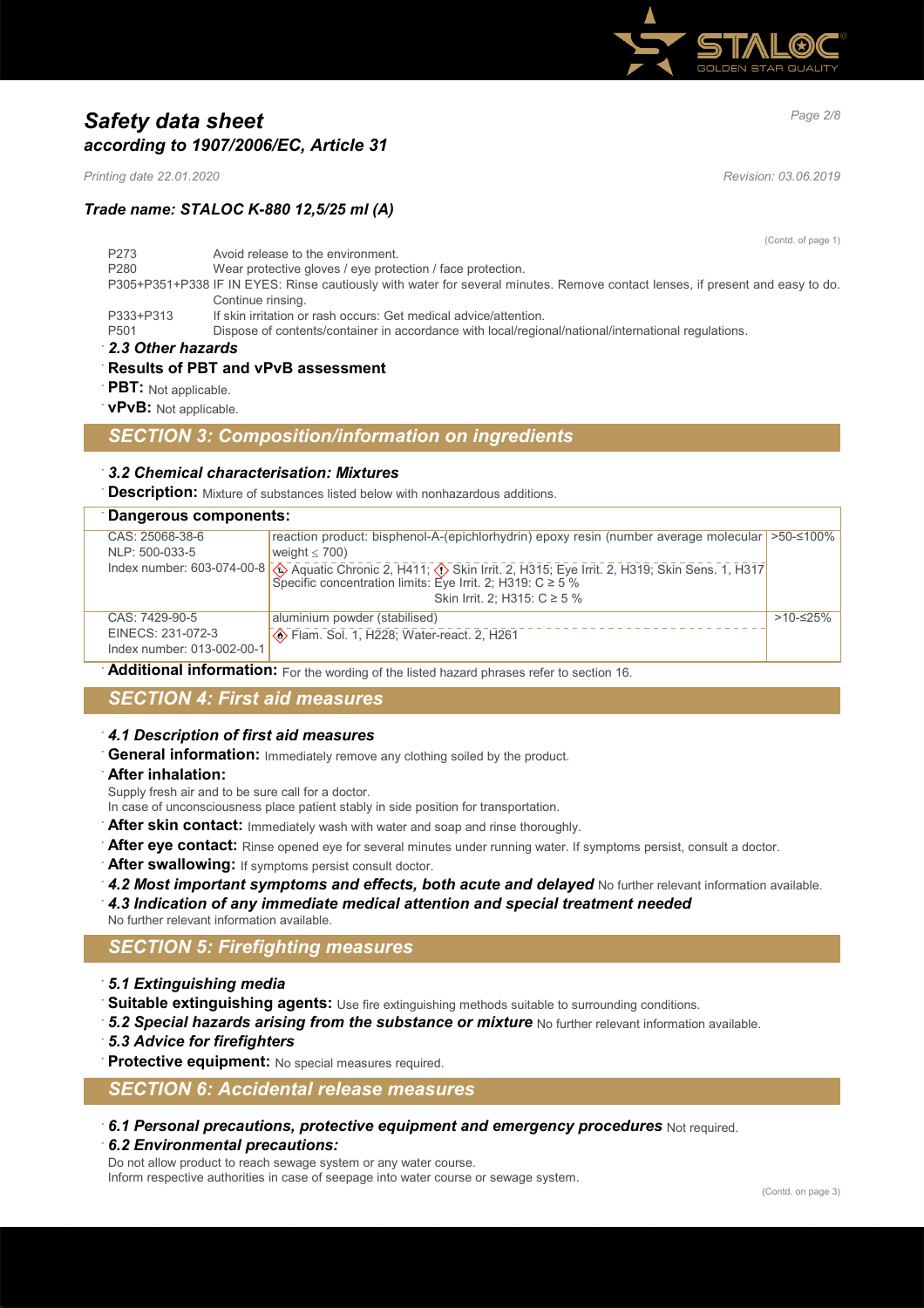

# *Page 3/8 Safety data sheet according to 1907/2006/EC, Article 31*

*Printing date 22.01.2020 Revision: 03.06.2019*

### *Trade name: STALOC K-880 12,5/25 ml (A)*

Do not allow to enter sewers/ surface or ground water.

#### · *6.3 Methods and material for containment and cleaning up:*

Absorb with liquid-binding material (sand, diatomite, acid binders, universal binders, sawdust). Dispose contaminated material as waste according to item 13. Ensure adequate ventilation.

#### · *6.4 Reference to other sections*

See Section 7 for information on safe handling. See Section 8 for information on personal protection equipment. See Section 13 for disposal information.

### *SECTION 7: Handling and storage*

#### · *7.1 Precautions for safe handling*

Ensure good ventilation/exhaustion at the workplace. Prevent formation of aerosols.

**Information about fire - and explosion protection:** No special measures required.

- · *7.2 Conditions for safe storage, including any incompatibilities*
- · **Storage:**
- · **Requirements to be met by storerooms and receptacles:** No special requirements.
- · **Information about storage in one common storage facility:** Not required.
- · **Further information about storage conditions:** Keep container tightly sealed.
- 7.3 Specific end use(s) No further relevant information available.

*SECTION 8: Exposure controls/personal protection*

· **Additional information about design of technical facilities:** No further data; see item 7.

#### · *8.1 Control parameters*

- · **Ingredients with limit values that require monitoring at the workplace:**
- The product does not contain any relevant quantities of materials with critical values that have to be monitored at the workplace.
- Additional information: The lists valid during the making were used as basis.

#### · *8.2 Exposure controls*

· **Personal protective equipment:**

#### · **General protective and hygienic measures:**

Keep away from foodstuffs, beverages and feed. Immediately remove all soiled and contaminated clothing Wash hands before breaks and at the end of work. Avoid contact with the eyes and skin.

#### · **Respiratory protection:**

In case of brief exposure or low pollution use respiratory filter device. In case of intensive or longer exposure use self-contained respiratory protective device.

· **Protection of hands:**



The glove material has to be impermeable and resistant to the product/ the substance/ the preparation. Due to missing tests no recommendation to the glove material can be given for the product/ the preparation/ the chemical mixture. Selection of the glove material on consideration of the penetration times, rates of diffusion and the degradation

#### · **Material of gloves**

The selection of the suitable gloves does not only depend on the material, but also on further marks of quality and varies from manufacturer to manufacturer. As the product is a preparation of several substances, the resistance of the glove material can not be calculated in advance and has therefore to be checked prior to the application.

(Contd. of page 2)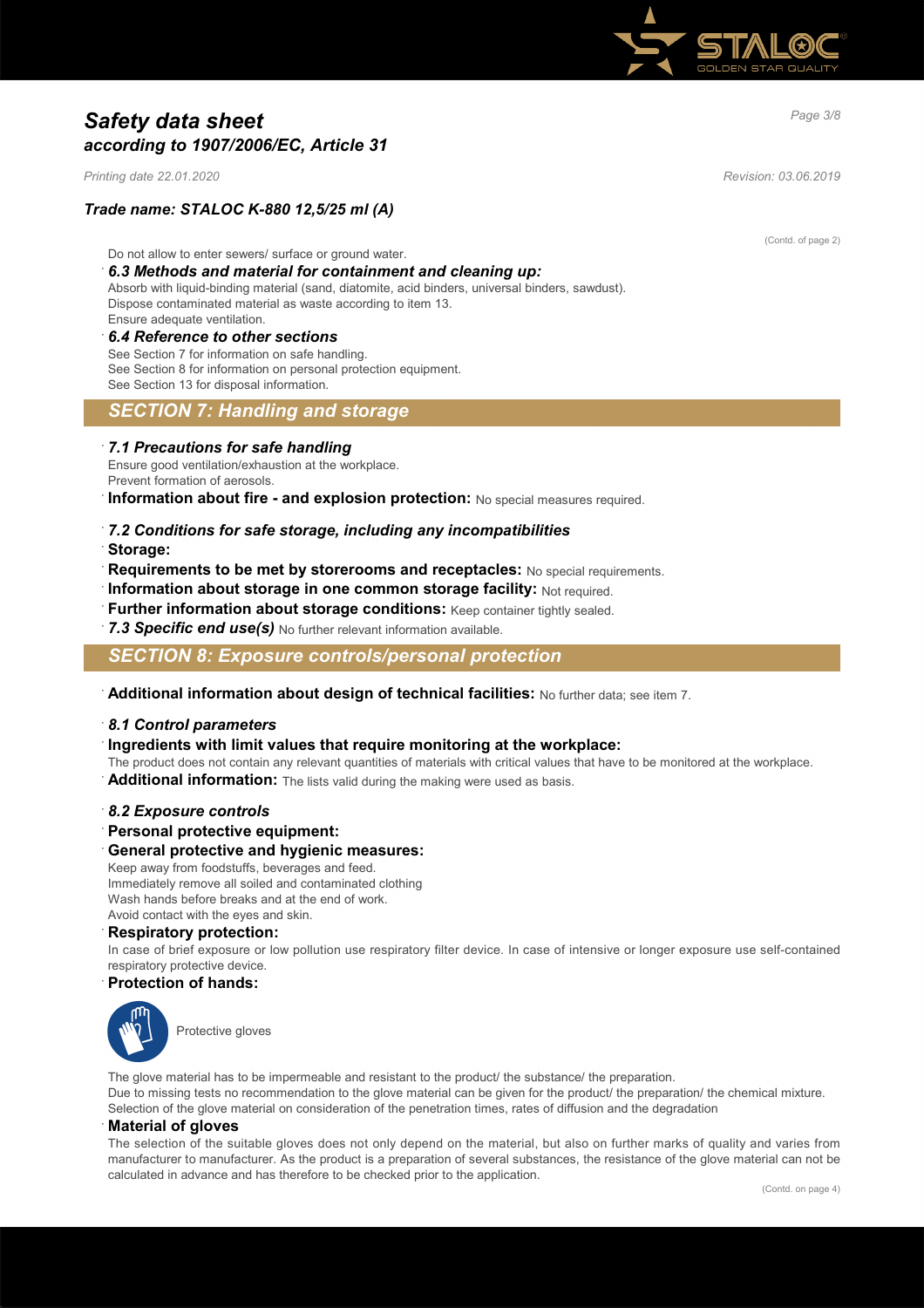

# *Page 4/8 Safety data sheet according to 1907/2006/EC, Article 31*

*Printing date 22.01.2020 Revision: 03.06.2019*

## *Trade name: STALOC K-880 12,5/25 ml (A)*

(Contd. of page 3)

## · **Penetration time of glove material**

The exact break through time has to be found out by the manufacturer of the protective gloves and has to be observed.

### · **Eye protection:**



Tightly sealed goggles

| <b>SECTION 9: Physical and chemical properties</b>                                             |                                               |
|------------------------------------------------------------------------------------------------|-----------------------------------------------|
| 9.1 Information on basic physical and chemical properties                                      |                                               |
| <b>General Information</b>                                                                     |                                               |
| Appearance:                                                                                    |                                               |
| Form:<br>Colour:                                                                               | Pasty                                         |
| Odour:                                                                                         | Silver grey<br>Mild                           |
| <b>Odour threshold:</b>                                                                        | Not determined.                               |
| pH-value:                                                                                      | Not determined.                               |
|                                                                                                |                                               |
| <b>Change in condition</b>                                                                     |                                               |
| <b>Melting point/freezing point:</b><br>Initial boiling point and boiling range: Undetermined. | Undetermined.                                 |
|                                                                                                |                                               |
| <b>Flash point:</b>                                                                            | Not applicable.                               |
| <b>Flammability (solid, gas):</b>                                                              | Not applicable.                               |
| Ignition temperature:                                                                          | 400 °C                                        |
| Decomposition temperature:                                                                     | Not determined.                               |
| Auto-ignition temperature:                                                                     | Product is not selfigniting.                  |
| <b>Explosive properties:</b>                                                                   | Product does not present an explosion hazard. |
| <b>Explosion limits:</b>                                                                       |                                               |
| Lower:                                                                                         | Not determined.                               |
| Upper:                                                                                         | Not determined.                               |
| Vapour pressure:                                                                               | Not determined.                               |
| Density at 20 °C:                                                                              | 1.4 $q/cm3$                                   |
| <b>Relative density</b>                                                                        | Not determined.                               |
| Vapour density                                                                                 | Not determined.                               |
| <b>Evaporation rate</b>                                                                        | Not determined.                               |
| Solubility in / Miscibility with                                                               |                                               |
| water:                                                                                         | Not miscible or difficult to mix.             |
| <b>Partition coefficient: n-octanol/water:</b>                                                 | Not determined.                               |
| <b>Viscosity:</b>                                                                              |                                               |
| Dynamic:                                                                                       | Not determined.                               |
| Kinematic:                                                                                     | Not determined.                               |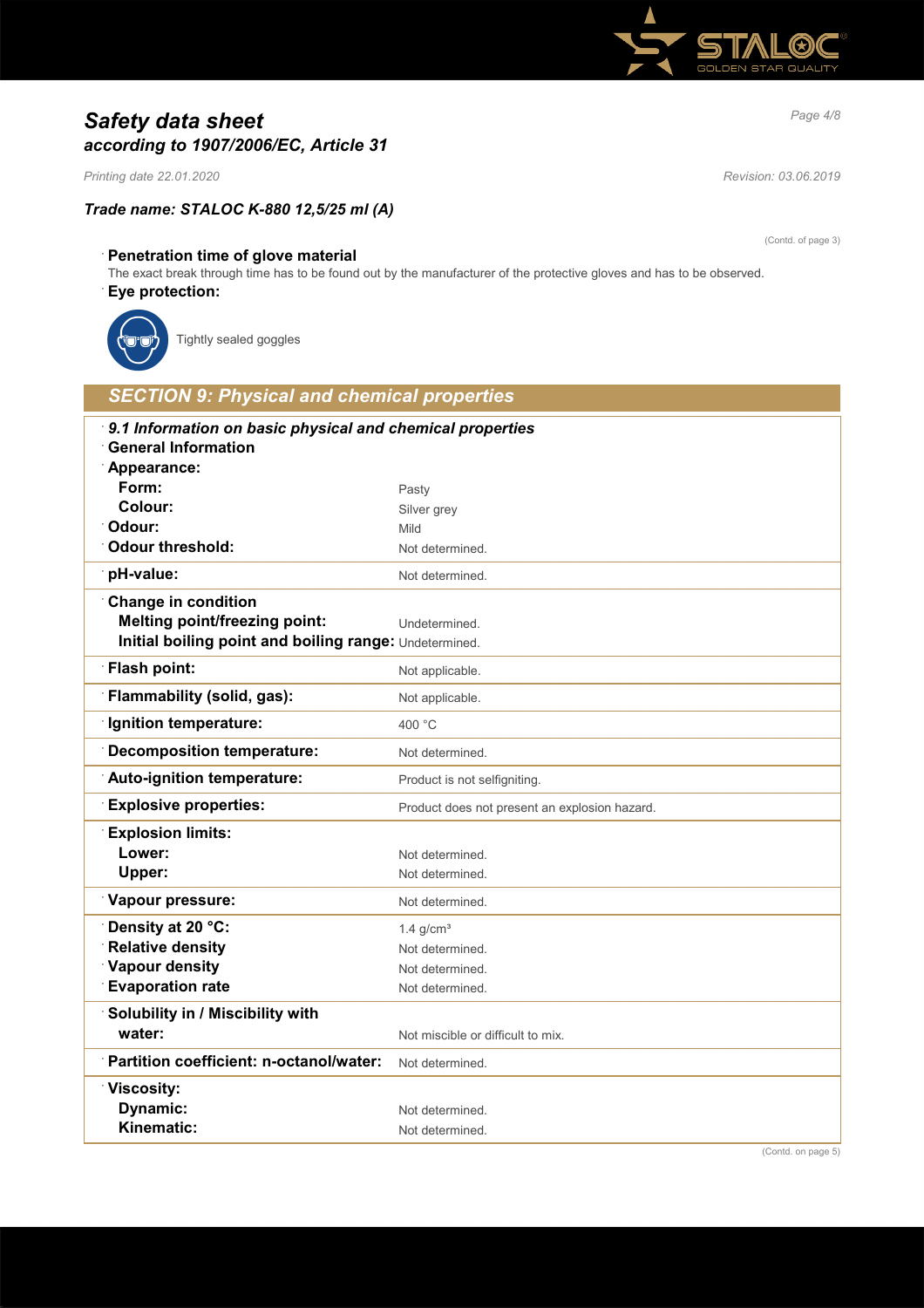

# *Page 5/8 Safety data sheet according to 1907/2006/EC, Article 31*

*Printing date 22.01.2020 Revision: 03.06.2019*

### *Trade name: STALOC K-880 12,5/25 ml (A)*

(Contd. of page 4)

| ∴Solvent content:                        |                                            |  |
|------------------------------------------|--------------------------------------------|--|
| Solids content:<br>9.2 Other information | 100 $0\%$                                  |  |
|                                          | No further relevant information available. |  |

## *SECTION 10: Stability and reactivity*

- · *10.1 Reactivity* No further relevant information available.
- · *10.2 Chemical stability*
- · **Thermal decomposition / conditions to be avoided:** No decomposition if used according to specifications.
- · *10.3 Possibility of hazardous reactions* No dangerous reactions known.
- · *10.4 Conditions to avoid* No further relevant information available.
- · *10.5 Incompatible materials:* No further relevant information available.
- · *10.6 Hazardous decomposition products:* No dangerous decomposition products known.

## *SECTION 11: Toxicological information*

- · *11.1 Information on toxicological effects*
- · **Acute toxicity** Based on available data, the classification criteria are not met.
- · **Primary irritant effect:**
- **Skin corrosion/irritation**
- Causes skin irritation.
- · **Serious eye damage/irritation**
- Causes serious eye irritation.
- · **Respiratory or skin sensitisation**
- May cause an allergic skin reaction.
- · **CMR effects (carcinogenity, mutagenicity and toxicity for reproduction)**
- **Germ cell mutagenicity** Based on available data, the classification criteria are not met.
- · **Carcinogenicity** Based on available data, the classification criteria are not met.
- Reproductive toxicity Based on available data, the classification criteria are not met.
- **STOT-single exposure** Based on available data, the classification criteria are not met.
- **STOT-repeated exposure** Based on available data, the classification criteria are not met.
- **Aspiration hazard** Based on available data, the classification criteria are not met.

## *SECTION 12: Ecological information*

- · *12.1 Toxicity*
- · **Aquatic toxicity:** No further relevant information available.
- · *12.2 Persistence and degradability* No further relevant information available.
- · *12.3 Bioaccumulative potential* No further relevant information available.
- · *12.4 Mobility in soil* No further relevant information available.
- · **Ecotoxical effects:**
- **Remark:** Toxic for fish
- · **Additional ecological information:**
- · **General notes:**

Water hazard class 2 (German Regulation) (Self-assessment): hazardous for water Do not allow product to reach ground water, water course or sewage system. Danger to drinking water if even small quantities leak into the ground. Also poisonous for fish and plankton in water bodies.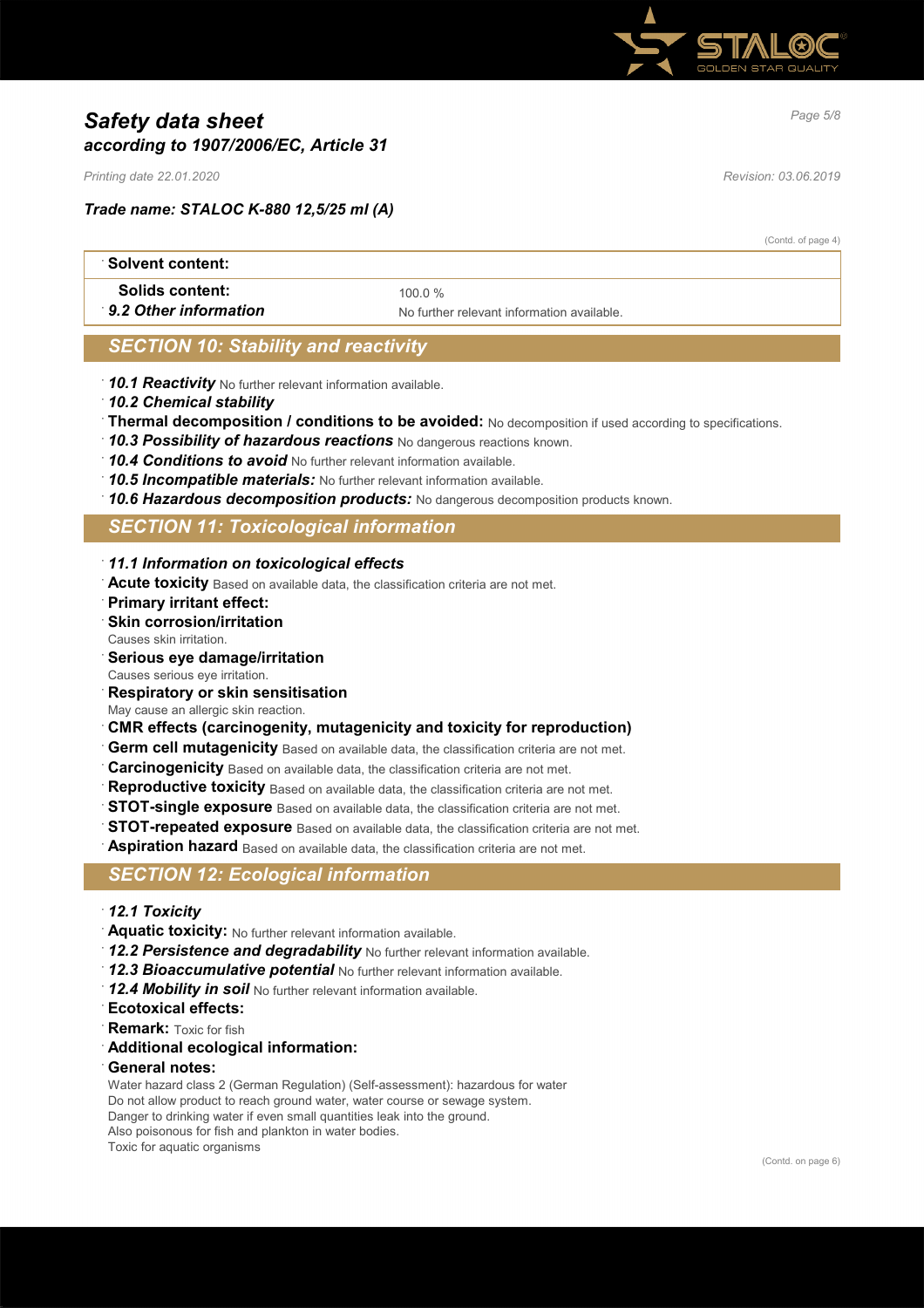

# *Page 6/8 Safety data sheet according to 1907/2006/EC, Article 31*

*Printing date 22.01.2020 Revision: 03.06.2019*

### *Trade name: STALOC K-880 12,5/25 ml (A)*

#### · *12.5 Results of PBT and vPvB assessment*

· **PBT:** Not applicable.

#### · **vPvB:** Not applicable.

· *12.6 Other adverse effects* No further relevant information available.

## *SECTION 13: Disposal considerations*

#### · *13.1 Waste treatment methods*

· **Recommendation** Must not be disposed together with household garbage. Do not allow product to reach sewage system.

#### · **Uncleaned packaging:**

**Recommendation:** Disposal must be made according to official regulations.

| <b>SECTION 14: Transport information</b>                  |                                                                                                                           |
|-----------------------------------------------------------|---------------------------------------------------------------------------------------------------------------------------|
| 14.1 UN-Number                                            |                                                                                                                           |
| ADR, IMDG, IATA                                           | <b>UN3082</b>                                                                                                             |
| 14.2 UN proper shipping name                              |                                                                                                                           |
| <b>ADR</b>                                                | 3082 ENVIRONMENTALLY HAZARDOUS SUBSTANCE, LIQUID,                                                                         |
|                                                           | N.O.S. (reaction product: bisphenol-A-(epichlorhydrin) epoxy resin<br>(number average molecular weight $\leq 700$ ))      |
| ∴IMDG                                                     | ENVIRONMENTALLY HAZARDOUS SUBSTANCE, LIQUID, N.O.S.                                                                       |
|                                                           | (reaction product: bisphenol-A-(epichlorhydrin) epoxy resin (number<br>average molecular weight ≤ 700)), MARINE POLLUTANT |
| ∴IATA                                                     | ENVIRONMENTALLY HAZARDOUS SUBSTANCE, LIQUID, N.O.S.                                                                       |
|                                                           | (reaction product: bisphenol-A-(epichlorhydrin) epoxy resin (number<br>average molecular weight ≤ 700))                   |
| 14.3 Transport hazard class(es)                           |                                                                                                                           |
|                                                           |                                                                                                                           |
| <b>ADR, IMDG, IATA</b>                                    |                                                                                                                           |
| Иĥ                                                        |                                                                                                                           |
|                                                           |                                                                                                                           |
|                                                           |                                                                                                                           |
| <b>Class</b>                                              | 9 Miscellaneous dangerous substances and articles.                                                                        |
| Label                                                     | $\overline{9}$                                                                                                            |
| 14.4 Packing group                                        |                                                                                                                           |
| <b>ADR, IMDG, IATA</b>                                    | $\mathbf{III}$                                                                                                            |
| 14.5 Environmental hazards:                               |                                                                                                                           |
| <b>Marine pollutant:</b><br><b>Special marking (ADR):</b> | Symbol (fish and tree)                                                                                                    |
| <b>Special marking (IATA):</b>                            | Symbol (fish and tree)<br>Symbol (fish and tree)                                                                          |
| 14.6 Special precautions for user                         |                                                                                                                           |
| Danger code (Kemler):                                     | Warning: Miscellaneous dangerous substances and articles.<br>90                                                           |
| <b>EMS Number:</b>                                        | $F-A, S-F$                                                                                                                |
| <b>Stowage Category</b>                                   | A                                                                                                                         |
| 14.7 Transport in bulk according to Annex II of           |                                                                                                                           |
| <b>Marpol and the IBC Code</b>                            | Not applicable.                                                                                                           |

(Contd. of page 5)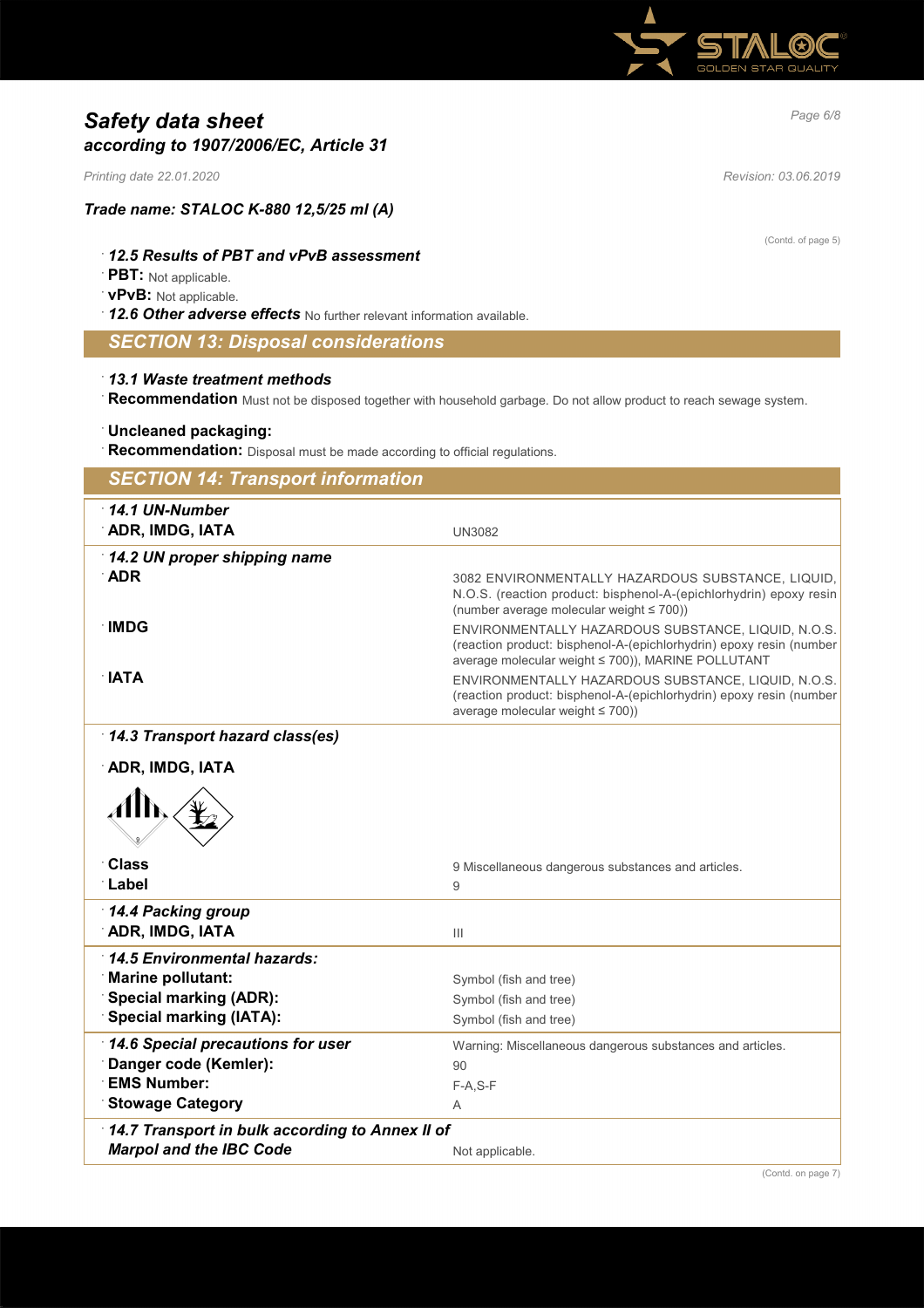

# *Page 7/8 Safety data sheet according to 1907/2006/EC, Article 31*

*Printing date 22.01.2020 Revision: 03.06.2019*

(Contd. of page 6)

## *Trade name: STALOC K-880 12,5/25 ml (A)*

| 5L                                                                                                                                                                                      |
|-----------------------------------------------------------------------------------------------------------------------------------------------------------------------------------------|
| Code: E1<br>Maximum net quantity per inner packaging: 30 ml<br>Maximum net quantity per outer packaging: 1000 ml                                                                        |
| 3                                                                                                                                                                                       |
|                                                                                                                                                                                         |
|                                                                                                                                                                                         |
| 5L                                                                                                                                                                                      |
| Code: E1                                                                                                                                                                                |
| Maximum net quantity per inner packaging: 30 ml<br>Maximum net quantity per outer packaging: 1000 ml                                                                                    |
| UN 3082 ENVIRONMENTALLY HAZARDOUS SUBSTANCE,<br>LIQUID, N.O.S. (REACTION PRODUCT: BISPHENOL-A-<br>(EPICHLORHYDRIN) EPOXY RESIN (NUMBER AVERAGE<br>MOLECULAR WEIGHT $\leq$ 700)), 9, III |
|                                                                                                                                                                                         |

## *SECTION 15: Regulatory information*

### · *15.1 Safety, health and environmental regulations/legislation specific for the substance or mixture*

- · **Directive 2012/18/EU**
- **Named dangerous substances ANNEX I** None of the ingredients is listed.
- **Seveso category** E2 Hazardous to the Aquatic Environment
- · **Qualifying quantity (tonnes) for the application of lower-tier requirements** 200 t
- · **Qualifying quantity (tonnes) for the application of upper-tier requirements** 500 t
- **REGULATION (EC) No 1907/2006 ANNEX XVII** Conditions of restriction: 3
- · *15.2 Chemical safety assessment:* A Chemical Safety Assessment has not been carried out.

### *SECTION 16: Other information*

This information is based on our present knowledge. However, this shall not constitute a guarantee for any specific product features and shall not establish a legally valid contractual relationship.

#### · **Relevant phrases**

H228 Flammable solid.

H261 In contact with water releases flammable gases.

- H315 Causes skin irritation.
- H317 May cause an allergic skin reaction.
- H319 Causes serious eye irritation.
- H411 Toxic to aquatic life with long lasting effects.

#### **Department issuing SDS: Product safety department**

· **Contact:** Hr Stankovsky

#### · **Abbreviations and acronyms:**

ADR: Accord européen sur le transport des marchandises dangereuses par Route (European Agreement concerning the International Carriage of Dangerous Goods by Road) IMDG: International Maritime Code for Dangerous Goods

IATA: International Air Transport Association GHS: Globally Harmonised System of Classification and Labelling of Chemicals

EINECS: European Inventory of Existing Commercial Chemical Substances ELINCS: European List of Notified Chemical Substances

CAS: Chemical Abstracts Service (division of the American Chemical Society)

PBT: Persistent, Bioaccumulative and Toxic

vPvB: very Persistent and very Bioaccumulative

Flam. Sol. 1: Flammable solids – Category 1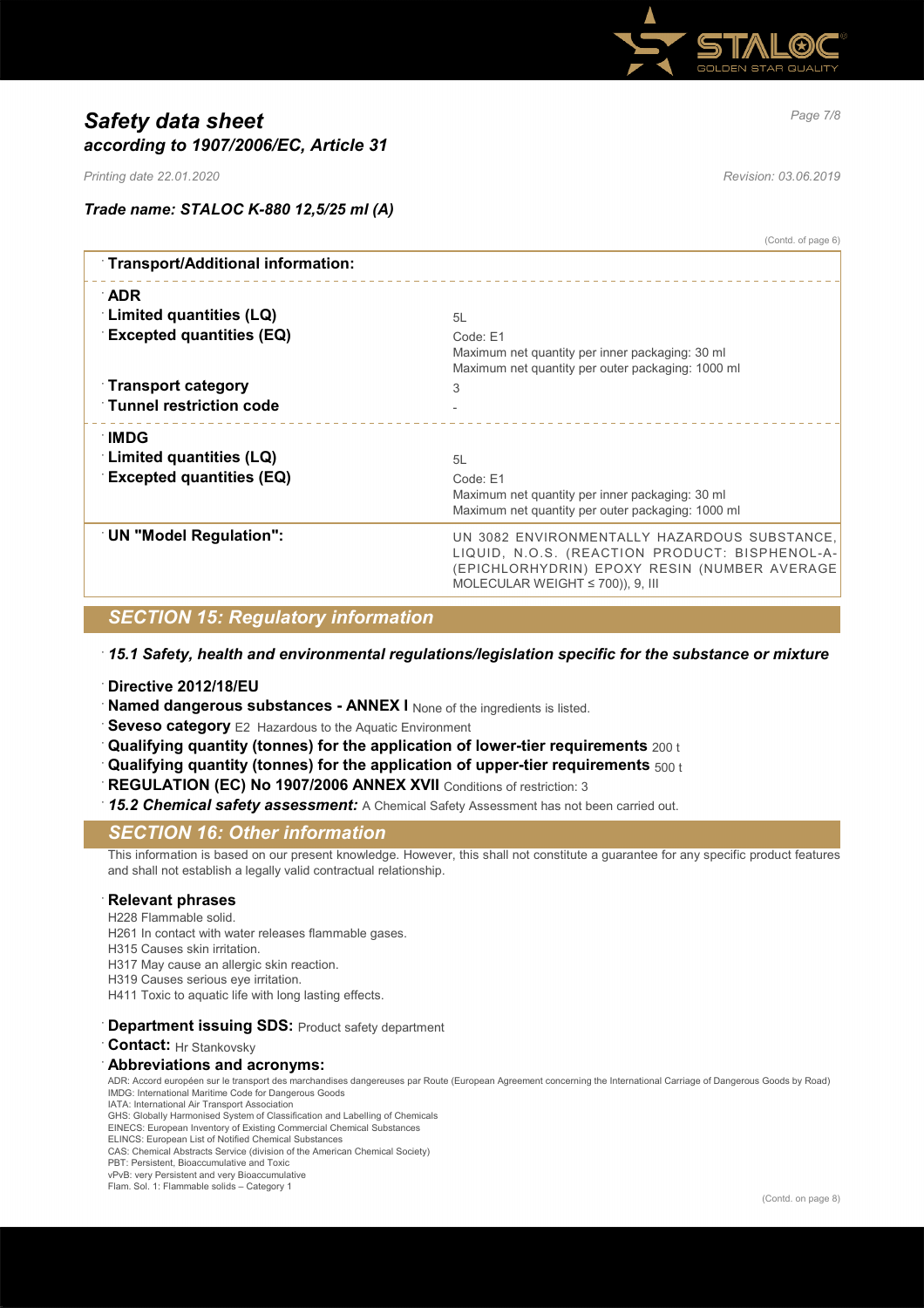

# *Page 8/8 Safety data sheet according to 1907/2006/EC, Article 31*

*Printing date 22.01.2020 Revision: 03.06.2019*

## *Trade name: STALOC K-880 12,5/25 ml (A)*

Water-react. 2: Substances and mixtures which in contact with water emit flammable gases – Category 2

Skin Irrit. 2: Skin corrosion/irritation – Category 2 Eye Irrit. 2: Serious eye damage/eye irritation – Category 2 Skin Sens. 1: Skin sensitisation – Category 1

Aquatic Chronic 2: Hazardous to the aquatic environment - long-term aquatic hazard – Category 2

(Contd. of page 7)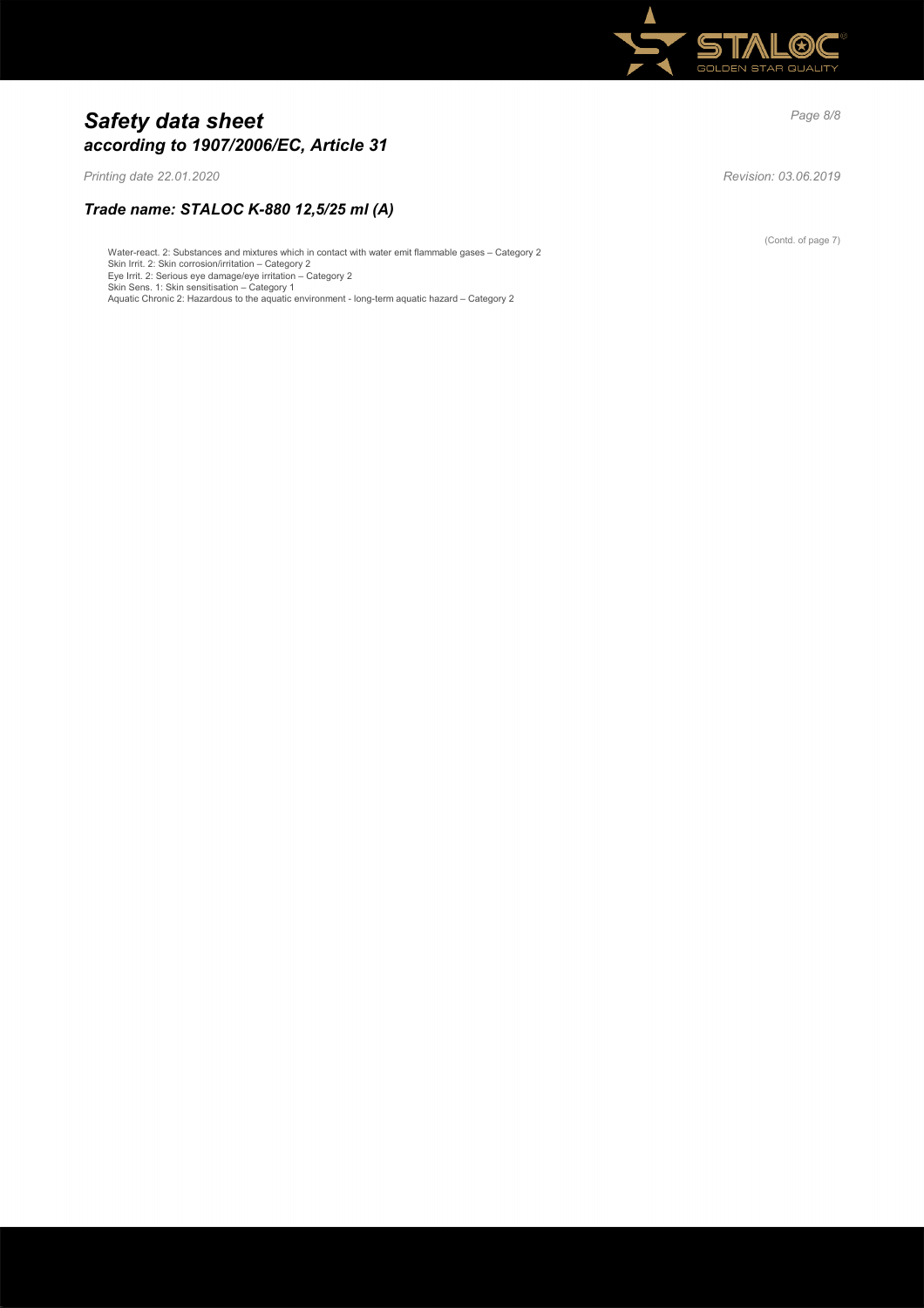

# *Page 1/7 Safety data sheet according to 1907/2006/EC, Article 31*

*Printing date 22.01.2020 Revision: 03.06.2019*

## *SECTION 1: Identification of the substance/mixture and of the company/ undertaking*

#### · *1.1 Product identifier*

- · **Trade name:** *STALOC K-880 12,5/25 ml (B)*
- · **Article number:** K-880 B
- · *1.2 Relevant identified uses of the substance or mixture and uses advised against*
- No further relevant information available.
- · **Application of the substance / the mixture** Adhesives

#### · *1.3 Details of the supplier of the safety data sheet*

#### · **Manufacturer/Supplier:**

Stankovsky Industrieprodukte Handels GmbH Flachenauergutstraße 8 4020 Linz AUSTRIA Tel.: +43 732 221877 e-Mail: office@staloc.com www.staloc.com

- **Further information obtainable from:** Product safety department
- 1.4 **Emergency telephone number:** EU emergency phone number: 112

## *SECTION 2: Hazards identification*

#### · *2.1 Classification of the substance or mixture*

· **Classification according to Regulation (EC) No 1272/2008**

Skin Corr. 1B H314 Causes severe skin burns and eye damage.

Eye Dam. 1 H318 Causes serious eye damage.

Skin Sens. 1 H317 May cause an allergic skin reaction.

#### · *2.2 Label elements*

Labelling according to Regulation (EC) No 1272/2008

The product is classified and labelled according to the CLP regulation.

· **Hazard pictograms**



#### **Signal word** Danger

#### · **Hazard-determining components of labelling:**

#### 3,6-diazaoctanethylenediamin

#### · **Hazard statements**

H314 Causes severe skin burns and eye damage. H317 May cause an allergic skin reaction.

## · **Precautionary statements**

- P101 If medical advice is needed, have product container or label at hand.
- 
- P102 Keep out of reach of children.<br>P103 Read label before use. Read label before use.
- P303+P361+P353 IF ON SKIN (or hair): Take off immediately all contaminated clothing. Rinse skin with water [or shower].
- P305+P351+P338 IF IN EYES: Rinse cautiously with water for several minutes. Remove contact lenses, if present and easy to do. Continue rinsing.
- P310 Immediately call a POISON CENTER/doctor.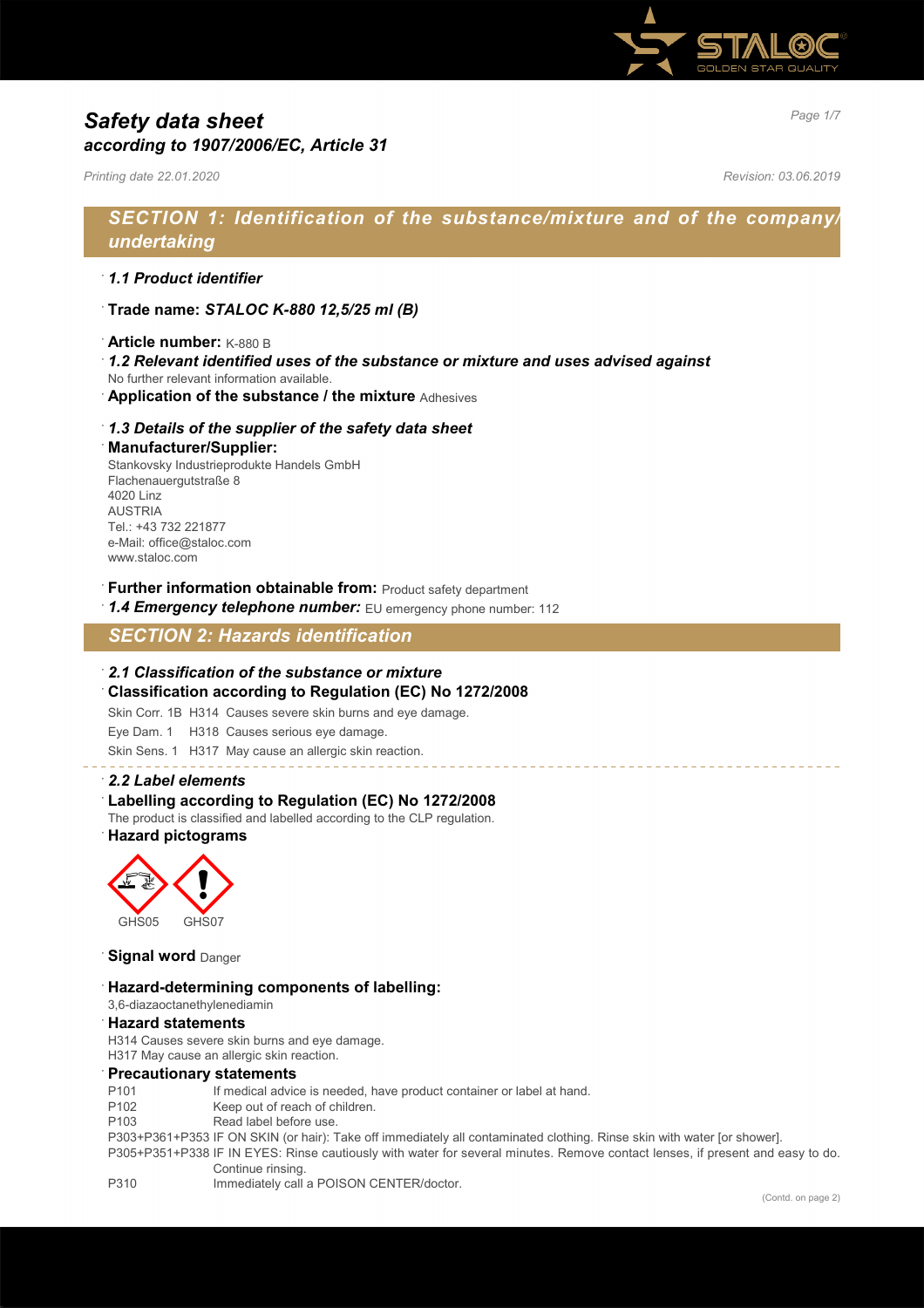

# *Page 2/7 Safety data sheet according to 1907/2006/EC, Article 31*

*Printing date 22.01.2020 Revision: 03.06.2019*

*Trade name: STALOC K-880 12,5/25 ml (B)*

(Contd. of page 1)

| P321             | Specific treatment (see on this label).                                                             |
|------------------|-----------------------------------------------------------------------------------------------------|
| P362+P364        | Take off contaminated clothing and wash it before reuse.                                            |
| P405             | Store locked up.                                                                                    |
| P <sub>501</sub> | Dispose of contents/container in accordance with local/regional/national/international regulations. |

· *2.3 Other hazards*

· **Results of PBT and vPvB assessment**

**PBT:** Not applicable.

· **vPvB:** Not applicable.

### *SECTION 3: Composition/information on ingredients*

#### · *3.2 Chemical characterisation: Mixtures*

**Description:** Mixture of substances listed below with nonhazardous additions.

#### · **Dangerous components:**

| CAS: 112-24-3                   | 3,6-diazaoctanethylenediamin                                                        | ≥5-≤10% |
|---------------------------------|-------------------------------------------------------------------------------------|---------|
| EINECS: 203-950-6               | Skin Corr. 1B, H314; (1) Acute Tox. 4, H312; Skin Sens. 1, H317; Aquatic Chronic 3, |         |
| Index number: 612-059-00-5 H412 |                                                                                     |         |
| CAS: 90-72-2                    | $2.4.6$ -tris(dimethylaminomethyl)phenol                                            | ≤2.5%   |
| EINECS: 202-013-9               | Acute Tox. 4, H302; Skin Irrit. 2, H315; Eye Irrit. 2, H319                         |         |
| Index number: 603-069-00-0      |                                                                                     |         |
| CAS: 13822-56-5                 | 3-(trimethoxysilyl)propylamine                                                      | ≤2.5%   |
| EINECS: 237-511-5               | $\diamondsuit$ Eye Irrit. 2, H319                                                   |         |

Additional information: For the wording of the listed hazard phrases refer to section 16.

## *SECTION 4: First aid measures*

- · *4.1 Description of first aid measures*
- **General information:** Immediately remove any clothing soiled by the product.
- · **After inhalation:**

Supply fresh air and to be sure call for a doctor.

- In case of unconsciousness place patient stably in side position for transportation.
- After skin contact: Immediately wash with water and soap and rinse thoroughly.
- After eye contact: Rinse opened eye for several minutes under running water. Then consult a doctor.
- After swallowing: Drink plenty of water and provide fresh air. Call for a doctor immediately.
- 4.2 Most important symptoms and effects, both acute and delayed No further relevant information available.
- · *4.3 Indication of any immediate medical attention and special treatment needed*
- No further relevant information available.

## *SECTION 5: Firefighting measures*

- · *5.1 Extinguishing media*
- Suitable extinguishing agents: Use fire extinguishing methods suitable to surrounding conditions. · *5.2 Special hazards arising from the substance or mixture*
- During heating or in case of fire poisonous gases are produced.
- · *5.3 Advice for firefighters*
- Protective equipment: Mouth respiratory protective device.

*SECTION 6: Accidental release measures*

· *6.1 Personal precautions, protective equipment and emergency procedures* Mount respiratory protective device.

Wear protective equipment. Keep unprotected persons away.

· *6.2 Environmental precautions:* Do not allow to enter sewers/ surface or ground water.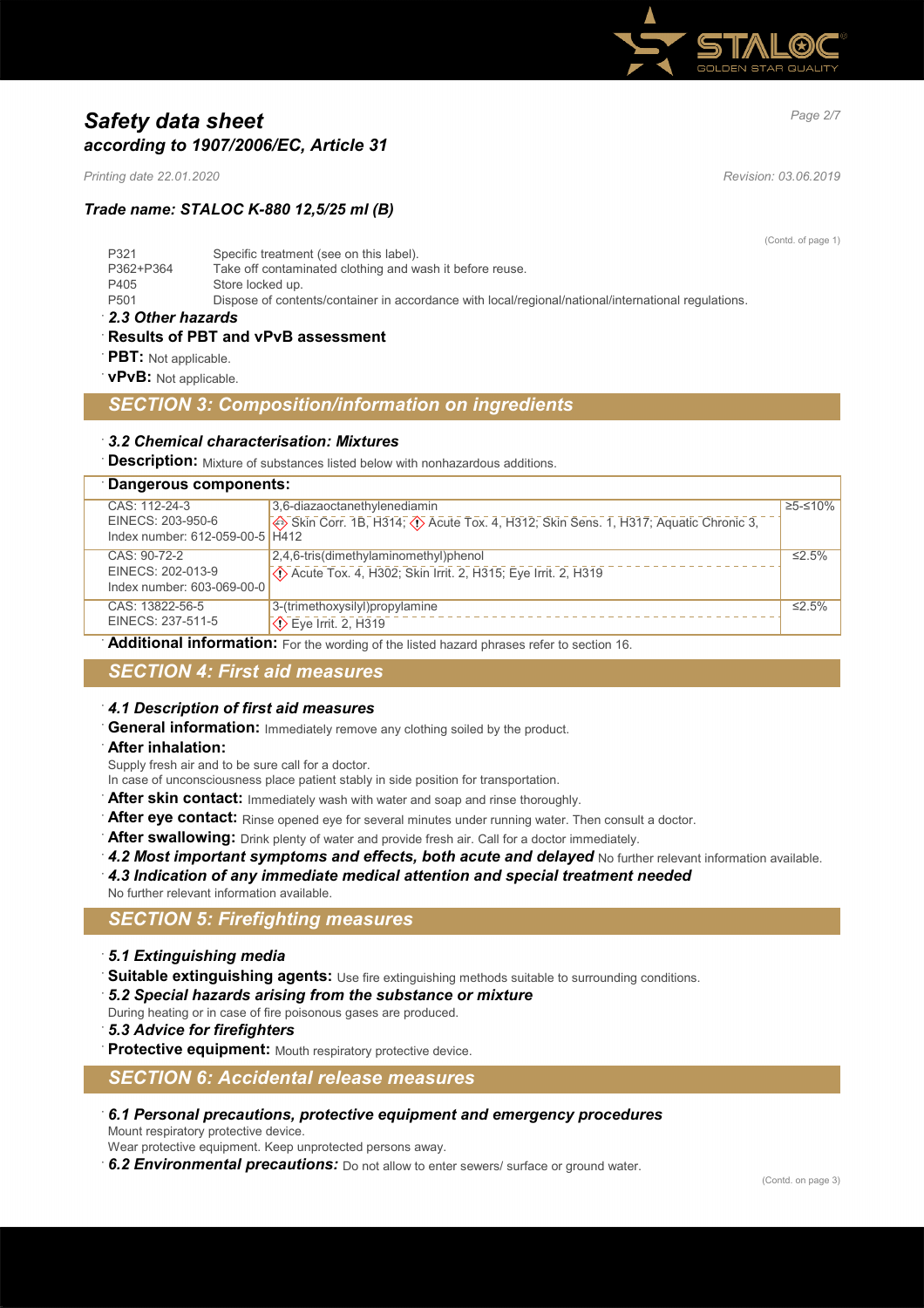

# *Page 3/7 Safety data sheet according to 1907/2006/EC, Article 31*

*Printing date 22.01.2020 Revision: 03.06.2019*

### *Trade name: STALOC K-880 12,5/25 ml (B)*

#### · *6.3 Methods and material for containment and cleaning up:*

Absorb with liquid-binding material (sand, diatomite, acid binders, universal binders, sawdust). Use neutralising agent.

Dispose contaminated material as waste according to item 13. Ensure adequate ventilation.

#### · *6.4 Reference to other sections*

See Section 7 for information on safe handling. See Section 8 for information on personal protection equipment. See Section 13 for disposal information.

## *SECTION 7: Handling and storage*

#### · *7.1 Precautions for safe handling*

Ensure good ventilation/exhaustion at the workplace. Prevent formation of aerosols.

**Information about fire - and explosion protection:** Keep respiratory protective device available.

- · *7.2 Conditions for safe storage, including any incompatibilities*
- · **Storage:**
- · **Requirements to be met by storerooms and receptacles:** No special requirements.
- · **Information about storage in one common storage facility:** Not required.
- · **Further information about storage conditions:** Keep container tightly sealed.
- 7.3 Specific end use(s) No further relevant information available.

*SECTION 8: Exposure controls/personal protection*

· **Additional information about design of technical facilities:** No further data; see item 7.

#### · *8.1 Control parameters*

- · **Ingredients with limit values that require monitoring at the workplace:**
- The product does not contain any relevant quantities of materials with critical values that have to be monitored at the workplace.
- Additional information: The lists valid during the making were used as basis.

#### · *8.2 Exposure controls*

· **Personal protective equipment:**

#### · **General protective and hygienic measures:**

Keep away from foodstuffs, beverages and feed. Immediately remove all soiled and contaminated clothing Wash hands before breaks and at the end of work. Avoid contact with the eyes. Avoid contact with the eyes and skin.

## · **Respiratory protection:**

In case of brief exposure or low pollution use respiratory filter device. In case of intensive or longer exposure use self-contained respiratory protective device.

#### · **Protection of hands:**



Protective gloves

The glove material has to be impermeable and resistant to the product/ the substance/ the preparation. Due to missing tests no recommendation to the glove material can be given for the product/ the preparation/ the chemical mixture. Selection of the glove material on consideration of the penetration times, rates of diffusion and the degradation

#### · **Material of gloves**

The selection of the suitable gloves does not only depend on the material, but also on further marks of quality and varies from manufacturer to manufacturer. As the product is a preparation of several substances, the resistance of the glove material can not be calculated in advance and has therefore to be checked prior to the application.

(Contd. of page 2)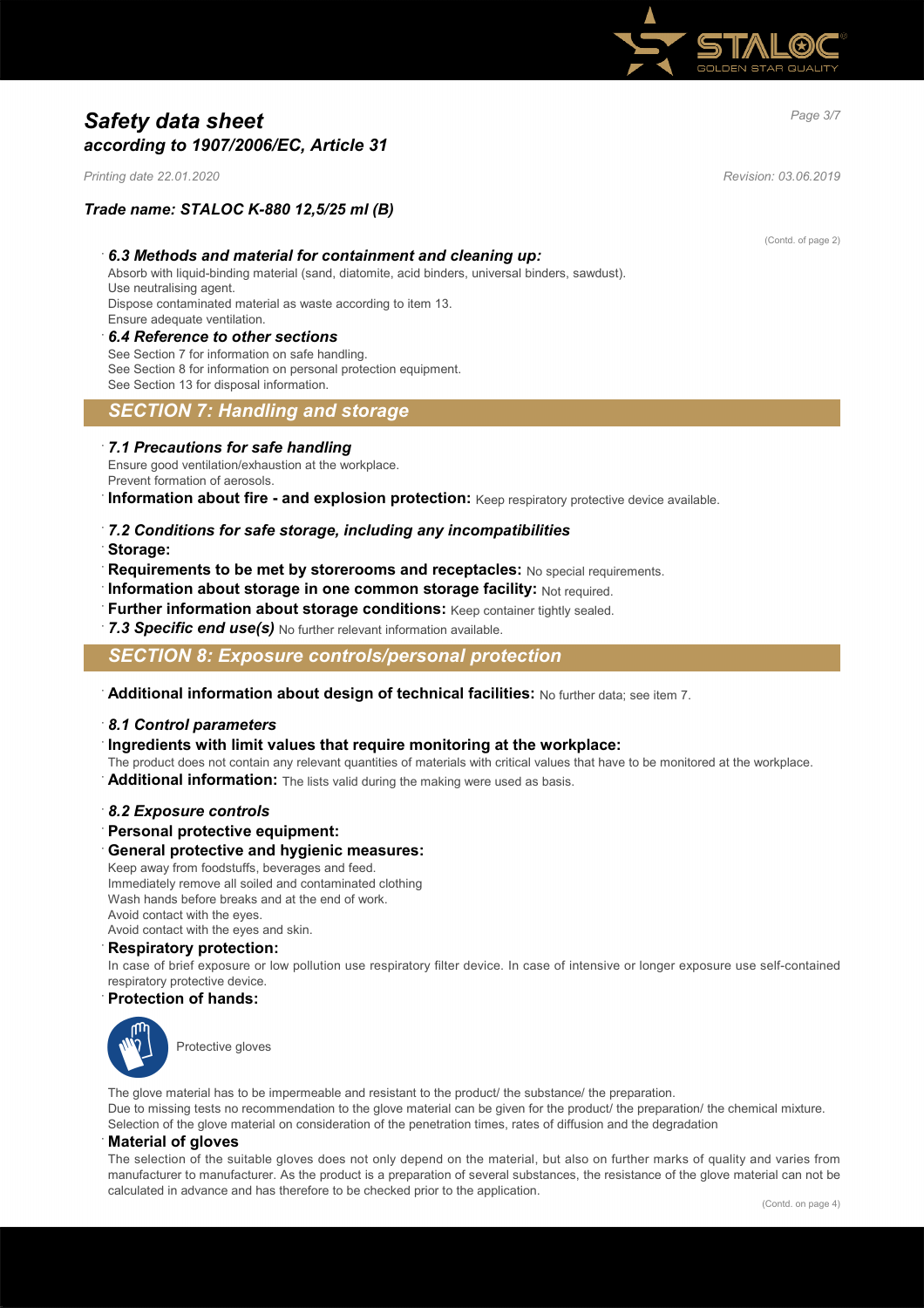

# *Page 4/7 Safety data sheet according to 1907/2006/EC, Article 31*

*Printing date 22.01.2020 Revision: 03.06.2019*

## *Trade name: STALOC K-880 12,5/25 ml (B)*

(Contd. of page 3)

## · **Penetration time of glove material**

The exact break through time has to be found out by the manufacturer of the protective gloves and has to be observed.

### · **Eye protection:**



Tightly sealed goggles

| <b>SECTION 9: Physical and chemical properties</b>                                                     |                                               |
|--------------------------------------------------------------------------------------------------------|-----------------------------------------------|
| 9.1 Information on basic physical and chemical properties<br><b>General Information</b><br>Appearance: |                                               |
| Form:                                                                                                  | Pasty                                         |
| Colour:                                                                                                | Grey                                          |
| Odour:                                                                                                 | Characteristic                                |
| <b>Odour threshold:</b>                                                                                | Not determined.                               |
| pH-value:                                                                                              | Not determined.                               |
| <b>Change in condition</b>                                                                             |                                               |
| <b>Melting point/freezing point:</b>                                                                   | Undetermined.                                 |
| Initial boiling point and boiling range: Undetermined.                                                 |                                               |
| <b>Flash point:</b>                                                                                    | Not applicable.                               |
| Flammability (solid, gas):                                                                             | Not applicable.                               |
| <b>Ignition temperature:</b>                                                                           | 335 °C                                        |
| Decomposition temperature:                                                                             | Not determined.                               |
| Auto-ignition temperature:                                                                             | Product is not selfigniting.                  |
| <b>Explosive properties:</b>                                                                           | Product does not present an explosion hazard. |
| <b>Explosion limits:</b>                                                                               |                                               |
| Lower:                                                                                                 | Not determined.                               |
| Upper:                                                                                                 | Not determined.                               |
| Vapour pressure:                                                                                       | Not determined.                               |
| Density at 20 °C:                                                                                      | $1.4$ g/cm <sup>3</sup>                       |
| <b>Relative density</b>                                                                                | Not determined.                               |
| <b>Vapour density</b>                                                                                  | Not determined.                               |
| <b>Evaporation rate</b>                                                                                | Not determined.                               |
| Solubility in / Miscibility with                                                                       |                                               |
| water:                                                                                                 | Not miscible or difficult to mix.             |
| Partition coefficient: n-octanol/water:                                                                | Not determined.                               |
| <b><i>∀</i>iscosity:</b>                                                                               |                                               |
| Dynamic:                                                                                               | Not determined.                               |
| Kinematic:                                                                                             | Not determined.                               |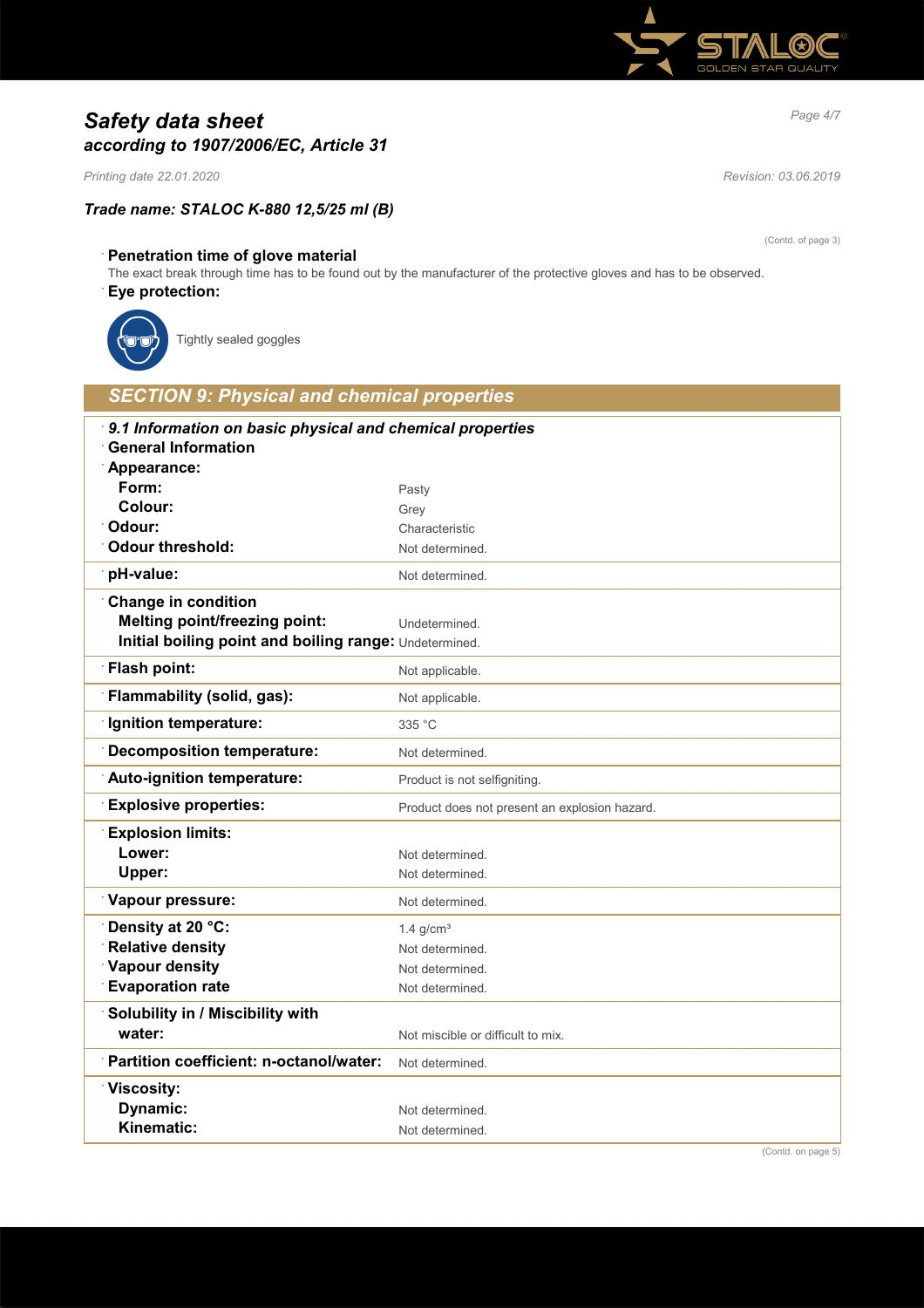

# *Page 5/7 Safety data sheet according to 1907/2006/EC, Article 31*

*Printing date 22.01.2020 Revision: 03.06.2019*

### *Trade name: STALOC K-880 12,5/25 ml (B)*

(Contd. of page 4)

| ∶Solvent content:      |                                            |  |
|------------------------|--------------------------------------------|--|
| <b>Solids content:</b> | 940%                                       |  |
| 9.2 Other information  | No further relevant information available. |  |

## *SECTION 10: Stability and reactivity*

- · *10.1 Reactivity* No further relevant information available.
- · *10.2 Chemical stability*
- · **Thermal decomposition / conditions to be avoided:** No decomposition if used according to specifications.
- · *10.3 Possibility of hazardous reactions* No dangerous reactions known.
- · *10.4 Conditions to avoid* No further relevant information available.
- · *10.5 Incompatible materials:* No further relevant information available.
- · *10.6 Hazardous decomposition products:* No dangerous decomposition products known.

## *SECTION 11: Toxicological information*

#### · *11.1 Information on toxicological effects*

**Acute toxicity** Based on available data, the classification criteria are not met.

#### · **LD/LC50 values relevant for classification:**

**112-24-3 3,6-diazaoctanethylenediamin**

Oral LD50 2,500 mg/kg (rat) Dermal LD50 805 mg/kg (rabbit)

## · **Primary irritant effect:**

- **Skin corrosion/irritation**
- Causes severe skin burns and eye damage.
- · **Serious eye damage/irritation**
- Causes serious eye damage.
- · **Respiratory or skin sensitisation**
- May cause an allergic skin reaction.

#### · **CMR effects (carcinogenity, mutagenicity and toxicity for reproduction)**

- **Germ cell mutagenicity** Based on available data, the classification criteria are not met.
- **Carcinogenicity** Based on available data, the classification criteria are not met.
- Reproductive toxicity Based on available data, the classification criteria are not met.
- **STOT-single exposure** Based on available data, the classification criteria are not met.
- **STOT-repeated exposure** Based on available data, the classification criteria are not met.
- · **Aspiration hazard** Based on available data, the classification criteria are not met.

## *SECTION 12: Ecological information*

- · *12.1 Toxicity*
- · **Aquatic toxicity:** No further relevant information available.
- · *12.2 Persistence and degradability* No further relevant information available.
- · *12.3 Bioaccumulative potential* No further relevant information available.
- · *12.4 Mobility in soil* No further relevant information available.
- · **Additional ecological information:**

#### · **General notes:**

Water hazard class 2 (German Regulation) (Self-assessment): hazardous for water Do not allow product to reach ground water, water course or sewage system. Must not reach sewage water or drainage ditch undiluted or unneutralised. Danger to drinking water if even small quantities leak into the ground.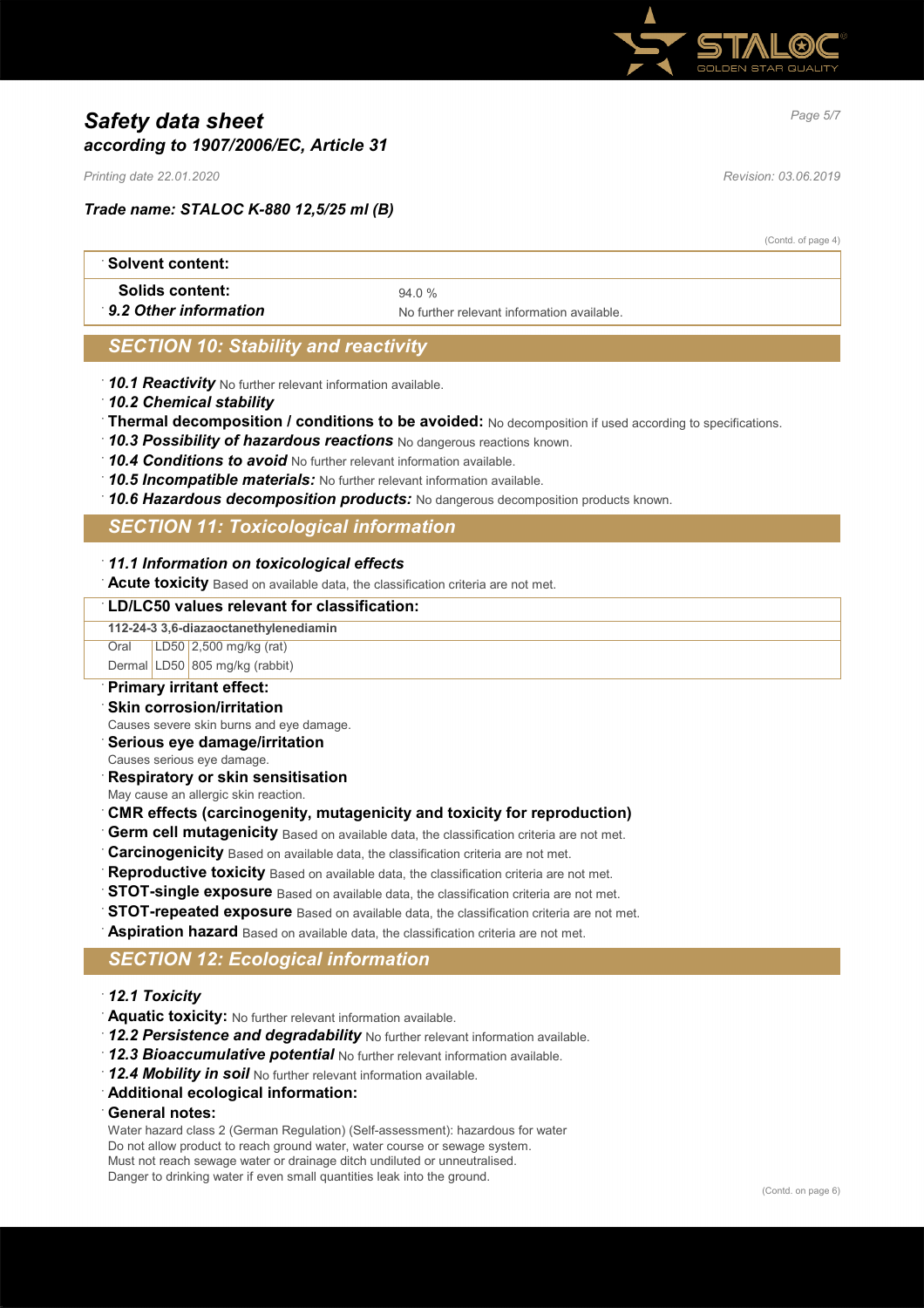

# *Page 6/7 Safety data sheet according to 1907/2006/EC, Article 31*

*Printing date 22.01.2020 Revision: 03.06.2019*

(Contd. of page 5)

## *Trade name: STALOC K-880 12,5/25 ml (B)*

## · *12.5 Results of PBT and vPvB assessment*

· **PBT:** Not applicable.

#### · **vPvB:** Not applicable.

· *12.6 Other adverse effects* No further relevant information available.

## *SECTION 13: Disposal considerations*

#### · *13.1 Waste treatment methods*

· **Recommendation** Must not be disposed together with household garbage. Do not allow product to reach sewage system.

### · **Uncleaned packaging:**

· **Recommendation:** Disposal must be made according to official regulations.

| <b>SECTION 14: Transport information</b>        |                                                  |
|-------------------------------------------------|--------------------------------------------------|
| $14.1$ UN-Number                                |                                                  |
| <b>ADR, IMDG, IATA</b>                          | <b>UN2259</b>                                    |
| 14.2 UN proper shipping name                    |                                                  |
| <b>ADR</b>                                      | 2259 TRIETHYLENETETRAMINE mixture                |
| <b>IMDG, IATA</b>                               | TRIETHYLENETETRAMINE mixture                     |
| 14.3 Transport hazard class(es)                 |                                                  |
| <b>ADR, IMDG, IATA</b>                          |                                                  |
|                                                 |                                                  |
|                                                 |                                                  |
| <b>Class</b>                                    | 8 Corrosive substances.                          |
| ∴Label                                          | 8                                                |
| 14.4 Packing group                              |                                                  |
| <b>ADR, IMDG, IATA</b>                          | Ш                                                |
| 14.5 Environmental hazards:                     | Not applicable.                                  |
| 14.6 Special precautions for user               | Warning: Corrosive substances.                   |
| Danger code (Kemler):                           | 80                                               |
| <b>EMS Number:</b>                              | $F-A, S-B$                                       |
| <b>Segregation groups</b>                       | <b>Alkalis</b>                                   |
| <b>Stowage Category</b>                         | B                                                |
| <b>Stowage Code</b>                             | SW2 Clear of living quarters.                    |
| <b>Segregation Code</b>                         | SG35 Stow "separated from" SGG1-acids            |
| 14.7 Transport in bulk according to Annex II of |                                                  |
| <b>Marpol and the IBC Code</b>                  | Not applicable.                                  |
| Transport/Additional information:               |                                                  |
| <b>ADR</b>                                      |                                                  |
| Limited quantities (LQ)                         | 1L                                               |
| <b>Excepted quantities (EQ)</b>                 | Code: E2                                         |
|                                                 | Maximum net quantity per inner packaging: 30 ml  |
|                                                 | Maximum net quantity per outer packaging: 500 ml |